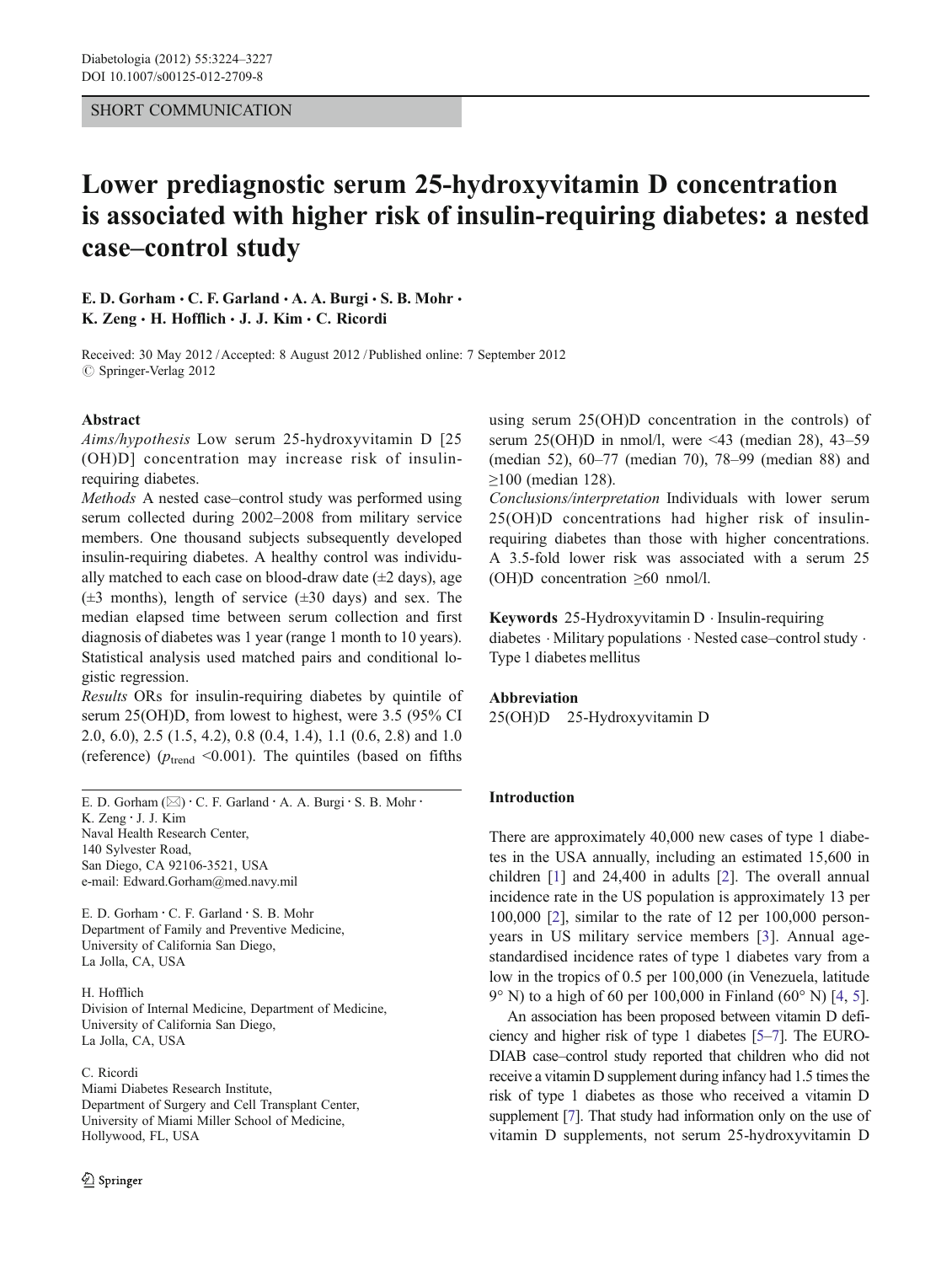[25(OH)D] concentrations. Hypponen et al reported that children in a prospective cohort study who received <2,000 IU/day of vitamin D through vitamin D supplements had 4.5 times higher risk than those with intake  $\geq 2,000$  IU/day [\[6](#page-3-0)]. These studies depended on self-reported questionnaires, which may have limited their validity. Two ordinary case–control studies found that serum 25(OH)D was inversely associated with risk of insulin-requiring diabetes [\[8,](#page-3-0) [9](#page-3-0)], but a third study found no association [\[10](#page-3-0)].

#### Methods

Study population This was a nested case–control study of prediagnostic serum from military service members on active duty who were screened by a US Department of Defense serological surveillance programme. One-thousand consecutive new cases of insulin-requiring diabetes and 1,000 healthy controls were identified. Controls were individually matched to cases according to date that the blood sample was drawn ( $\pm 2$  days), age ( $\pm 3$  months), length of military service  $(\pm 30 \text{ days})$ , sex and whether the control was on active duty when the case was diagnosed. Serum samples were collected and frozen during 2002–2008. Cases were ascertained during 2002–2011. The 3-year-longer interval for case and control ascertainment allowed time to elapse between the date that blood was collected and date of occurrence of a case. The median interval between collection of the blood sample and diagnosis was 1 year and the interquartile range was also 1 year. The longest interval was 10 years and the shortest was <12 months. Procedures were in accordance with Department of Defense Directive 6490.2 and Instruction 6490.3 [\[11](#page-3-0)]. The samples were frozen in 0.5 ml portions and stored in the Department of Defense Serum Repository. All data were stored in the Defense Medical Surveillance System [[11](#page-3-0)]. This was an exempt protocol of anonymised data, so informed consent was not required.

This study was conducted in accordance with the ethical standards of the relevant Department of Defense Institutional Review Board and the Helsinki Declaration of 1975, as revised in 1983, and approval was obtained from an Institutional Review Board on 5 November 2009.

Case ascertainment and definition Cases were ascertained from a database that included care in all Department of Defense hospitals and clinics and civilian facilities serving military service members worldwide. A case was defined as an active-duty military service member diagnosed with insulin-requiring diabetes (ICD 9-CM codes  $250.0x-$ 250.9x, where  $x=1$  or 3; see [www.icd9data.com/2007/](http://www.icd9data.com/2007/Volume1/240-279/250-259/250/default.htm) [Volume1/240-279/250-259/250/default.htm](http://www.icd9data.com/2007/Volume1/240-279/250-259/250/default.htm)). The case definition required: (1) being hospitalised with a discharge diagnosis of insulin-requiring diabetes certified by a physician; (2) having three or more clinic or outpatient medical care visits with a primary diagnosis by a physician of insulin-requiring diabetes during a 12-month period; or (3) having seven or more outpatient medical care visits with a primary diagnosis of insulin-requiring diabetes by a physician. The most recent serum sample preceding the date of diagnosis was obtained.

Laboratory procedures Blood samples were collected in plain tubes and allowed to clot. Serum was separated from cells by centrifugation at approximately 1,400 g for 10 min. Serum was divided into 0.5 ml volumes in polypropylene cryogenic vials, frozen at –70°C and stored in freezers equipped with temperature alarms. Serum was analysed by a 25(OH)D analysis laboratory (Heartland Laboratories, Ames, IA, USA), using a US Food and Drug Administrationapproved direct, competitive chemiluminescence immunoassay, the DiaSorin LIAISON Assay (DiaSorin, Stillwater, MN, USA) [\[12](#page-3-0)]. The inter- and intra-assay coefficients of variation were 12.4% and 5.4%, respectively [[12\]](#page-3-0). Measurements were validated according to the Vitamin D External Quality Assessment Scheme. The laboratory had no knowledge of case or control status of the samples.

Statistical analysis Matched-pairs ORs were calculated as the ratio of discordant pairs. Statistical significance was calculated using the McNemar test. Differences in means and medians were tested using the Mann–Whitney U test.

Quintiles of serum 25(OH)D were determined based on the distribution of 25(OH)D concentrations in the controls. Analyses were performed using SAS-PC, version 9.1 (SAS Institute, Cary, NC, USA). The criterion for statistical significance was  $p \le 0.05$ , two-tailed.

#### Results

The risk of insulin-requiring diabetes was 3.5 times higher in individuals with the lowest 25(OH)D concentration compared with those with the highest (Fig. [1](#page-2-0)). ORs by quintile of serum 25(OH)D concentration, from lowest to highest, were 3.5 (95% CI 2.0, 6.0), 2.5 (1.5, 4.2), 0.8 (0.4, 1.4), 1.1  $(0.6, 2.8)$  and 1.0 (reference), respectively ( $p_{\text{trend}} < 0.001$ ) (Fig. [1\)](#page-2-0). The quintiles of serum 25(OH)D, in nmol/l, were <43 (median 28), 43–59 (median 52), 60–77 (median 70), 78–99 (median 88) and ≥100 (median 128). African-Americans were more likely to be cases than individuals of other races (Table [1](#page-2-0)). The mean serum 25(OH)D concentration was substantially lower in individuals who developed diabetes (62.2 nmol/l) than in healthy controls (7[2](#page-2-0).5 nmol/l)  $(p<0.0001)$  (Table 2). The association was present within all three racial groups (Table [2](#page-2-0)).

After adjustment for race, the ORs for the lowest vs highest quintile of 25(OH)D, were 1.9 (95% CI 1.4, 2.7),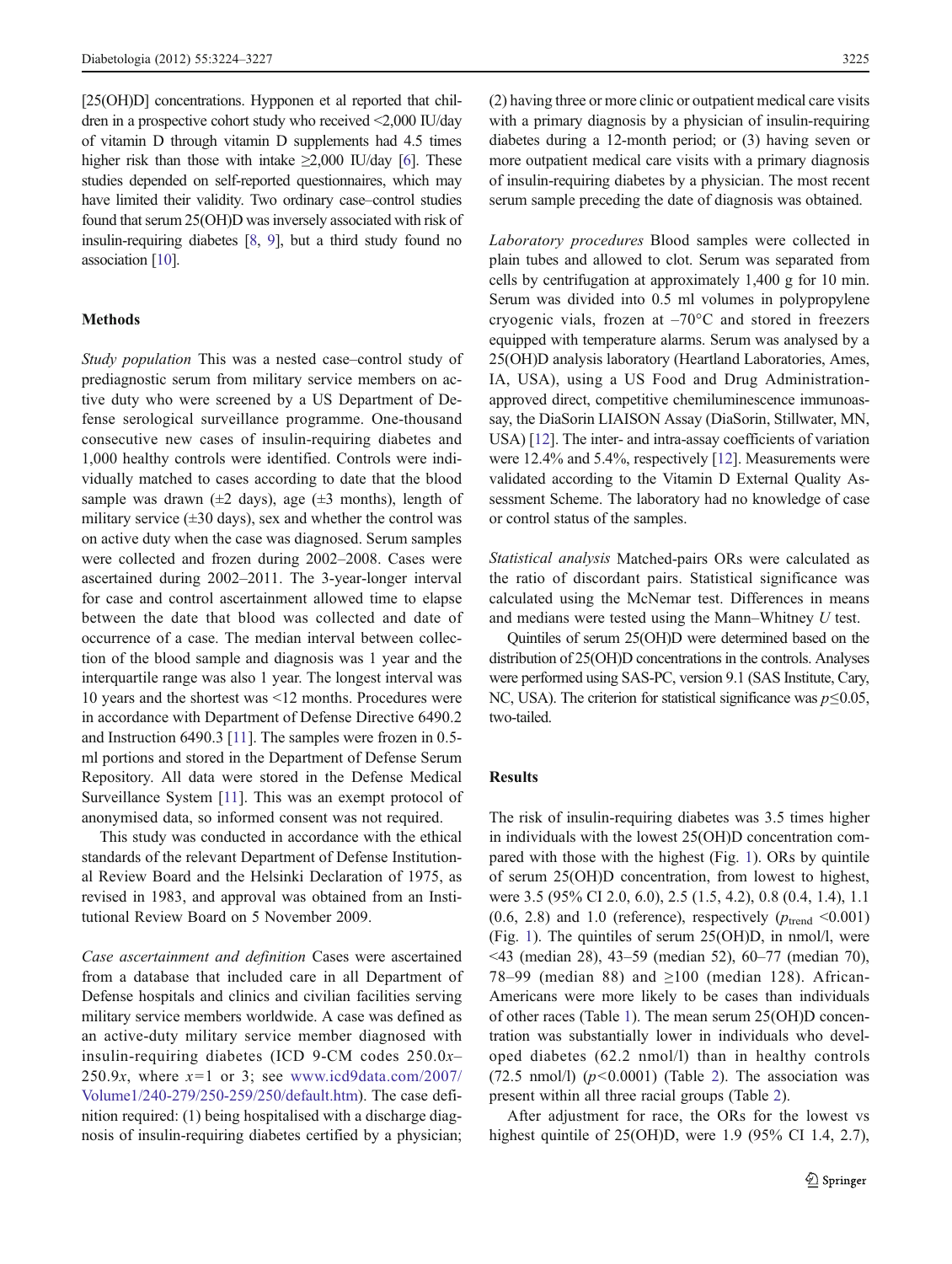<span id="page-2-0"></span>

Fig. 1 ORs and 95% CIs for insulin-requiring diabetes by prediagnostic serum 25(OH)D concentration, active-duty military service members, USA, 2002–2011. Data were generated using McNemar matched-pairs analysis in which healthy controls were individually matched to cases by the date the blood sample was drawn  $(\pm 2 \text{ days})$ , age  $(\pm 3 \text{ months})$ , sex and length of military service  $(\pm 30 \text{ days})$ . Cases and controls in each pair were on active duty when the case was diagnosed. The number of discordant pairs, from lowest to highest quintile (except the reference quintile defined as having an OR of 1.0), were 52/15, 50/20, 33/26 and 34/32. The regression equation was:  $v=-0.026x+3.6$ ; p for linear trend <0.001

1.7 (1.3, 2.3), 1.1 (0.8, 1.6), 1.2 (0.9, 1.6) and 1.0 (reference)  $(p<0.0001$  for top vs bottom quintile). The OR of insulinrequiring diabetes for black compared with white subjects was 1.6 (1.2, 2.0)  $(p<0.001)$ .

## Discussion

Individuals with a low serum 25(OH)D concentration had a substantially higher risk of developing insulin-requiring

Table 1 Characteristics of the study population of 1,000 insulinrequiring diabetes cases and 1,000 matched controls, active-duty US military service members, 2002–2011

| Characteristic            | Cases            |               | Controls         |               |
|---------------------------|------------------|---------------|------------------|---------------|
|                           | $\boldsymbol{n}$ | $\frac{0}{0}$ | $\boldsymbol{n}$ | $\frac{0}{0}$ |
| Race <sup>a</sup>         |                  |               |                  |               |
| White                     | 561              | 56.1          | 669              | 66.9          |
| <b>Black</b>              | 276              | 27.6          | 163              | 16.3          |
| Other                     | 163              | 16.3          | 168              | 16.8          |
| Age in years <sup>b</sup> |                  |               |                  |               |
| $17 - 19$                 | 56               | 5.6           | 59               | 5.9           |
| $20 - 22$                 | 167              | 16.7          | 161              | 16.1          |
| $23 - 24$                 | 125              | 12.5          | 128              | 12.8          |
| $25 - 29$                 | 221              | 22.1          | 221              | 22.1          |
| $30 - 34$                 | 135              | 13.5          | 136              | 13.6          |
| $35+$                     | 296              | 29.6          | 295              | 29.5          |

 $a \gamma^2 = 38.6$ , p<0.0001;  $b \gamma^2 = 0.23$  p=0.99

Table 2 Prediagnostic serum 25(OH)D concentrations in the study population of 1,000 insulin-requiring diabetes cases and 1,000 matched controls, active-duty US military service members, 2002–2011

| Race         | Serum 25(OH)D (nmol/l) |             | $p$ value     |
|--------------|------------------------|-------------|---------------|
|              | Cases                  | Controls    |               |
| White        | 62.2(31.8)             | 72.5(33.0)  | < 0.0001      |
| <b>Black</b> | 41.8(26.0)             | 46.5(24.8)  | < 0.01        |
| Other        | 60.8(28.5)             | 69.2 (33.2) | < 0.01        |
| All races    | 62.2(31.8)             | 72.5(33.0)  | $\leq 0.0001$ |

Results are presented as mean (SD)

diabetes than those with a higher concentration. This is consistent with two previous case–control studies of serum 25(OH)D [[8](#page-3-0), [9](#page-3-0)], but not a third [[10\]](#page-3-0). An inverse association between serum 25(OH)D and risk of insulin-requiring diabetes was present in the same direction and was statistically significant in all race groups.

There was a substantial inverse association comparing the lowest quintile with the third quintile (Fig. 1). Based on the present study, it may be that no further reduction in risk would be expected once a serum 25(OH)D concentration of >60 nmol/l has been attained.

Limitations of this study include the possibility that some of the individuals with insulin-requiring diabetes may have had a disorder that some might regard as complicated or severe forms of type 2 diabetes [\[13\]](#page-3-0). Cases in the present study were included solely because they were dependent on insulin.

Only one serum sample was used, to control costs of the study. The findings could have been different if the study had analysed the earliest samples collected from each individual, rather than the most recent. However, the association might have been missed if the effect of vitamin D deficiency is short lived. Since insulin-requiring diabetes occurs even in young children [[1\]](#page-3-0), the time interval between exposure and diagnosis is probably rather short.

There may be an association between higher BMI and higher risk of type 1 diabetes [\[14](#page-3-0), [15](#page-3-0)], but obesity is only a modest risk factor for type 1 diabetes, at least in children and adolescents [\[15](#page-3-0)]. BMI values of the individuals in this study were not provided in the available database. Therefore, caution should be exercised when interpreting the results, since the higher risk of insulin-requiring diabetes observed in individuals with low serum 25(OH)D could be partly due to their having a higher BMI. On the other hand, all subjects in this study were active-duty military personnel who were required to meet annual standards for body weight. The required BMI in the military for males is  $\leq 26$  kg/m<sup>2</sup> and for females it is  $\leq 28$  kg/m<sup>2</sup>. These maxima are well below the usual criterion of  $\geq$ 30 kg/m<sup>2</sup> for obesity.

The results of this study should be generalised to the US population only with caution. Patients were not examined